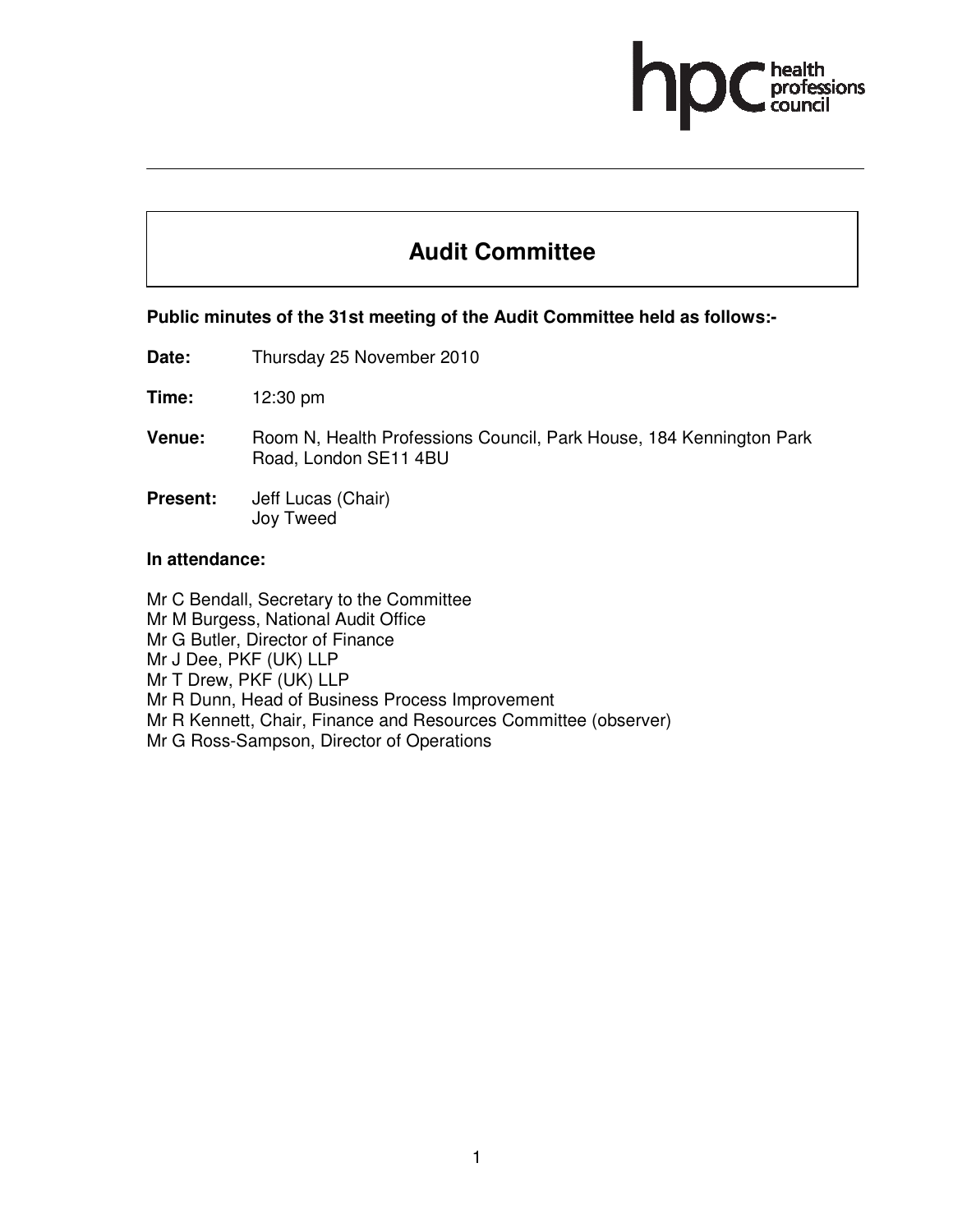## **Item 1.10/70 Apologies for absence**

1.1 Apologies for absence were received from Deep Sagar.

# **Item 2.10/71 Approval of agenda**

2.1 The Committee approved the agenda, subject to receiving a tabled paper under item 11 (any other business).

#### **Item 3.10/72 Declarations of members' interests**

3.1 Mr Kennett declared an interest in item 16 (presentations from short-listed internal audit firms) as he had previously worked for one of the firms (RSM Tenon Limited). Mr Kennett left the room for the question and answer session with that firm and, as an observer at the meeting, was not involved in selecting the successful firm.

#### **Item 4.10/73 Minutes of the Audit Committee meeting of 23 September 2010 (report ref: AUD 44/10)**

4.1 It was agreed that the minutes of the meeting of the Audit Committee held on 23 September 2010 should be confirmed as a true record and signed by the Chair.

#### **Item 5.10/74 Matters arising (report ref: AUD 45/10)**

- 5.1 The Committee received a paper to note from the Executive.
- 5.2 The Committee noted the actions list as agreed at the last meeting.

#### **Item 6.10/75 Business Process Improvement report (report ref: AUD 46/10)**

- 6.1 The Committee received a report summarising business improvement work.
- 6.2 The Committee noted that the British Standards Institute (BSI) had conducted an audit of the quality management system for several departments on 23 November 2010, as part of the planned audit work. The audit had not identified any non-conformances.
- 6.3 The Committee noted that BSI were undertaking research with its clients, including HPC, on the benefits of the ISO 9001:2008 quality management systems. The Executive would report the findings (if shared by BSI) with the next available meeting of the Committee after release.
- 6.4 The Committee noted that a local power cut on the evening of Saturday 13 November 2010 had not seriously affected HPC's IT systems, due to business continuity procedures which were in place. The Executive would review the incident to identify lessons learned and whether procedures could be improved.

| Date       | Ver. | Dept/Cmte | Doc<br>Type | ⊤itle                                                         | <b>Status</b>     | Int. Aud.                 |
|------------|------|-----------|-------------|---------------------------------------------------------------|-------------------|---------------------------|
| 2010-11-17 |      | aud       | <b>MIN</b>  | Minutes Audit Committee<br>25 November 2010 public<br>meeting | Final<br>DD: None | <b>Public</b><br>RD: None |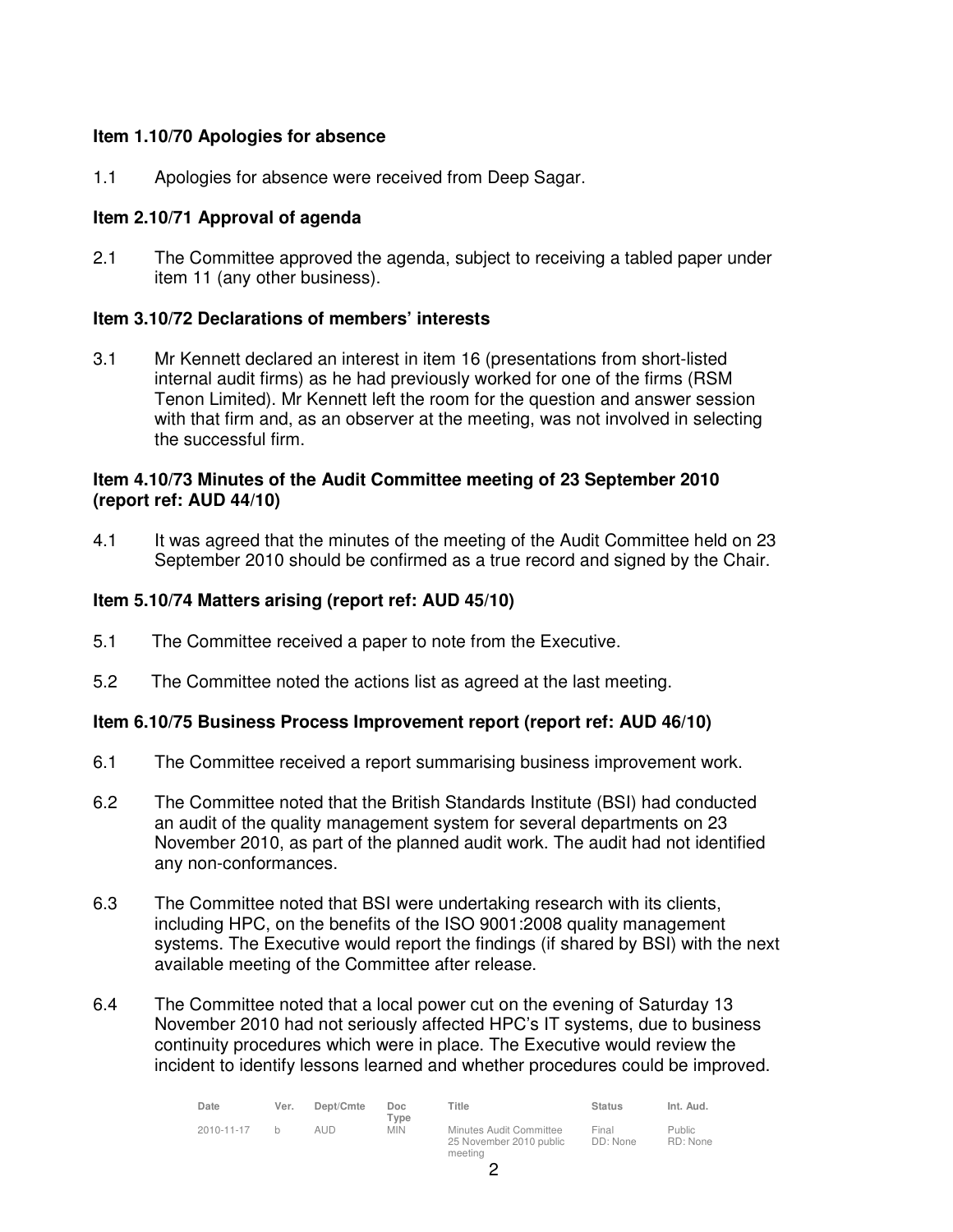6.5 The Committee noted that the Executive was developing a policy on information security. The Finance and Resources Committee was due to consider the policy in 2011.

# **Item 7.10/76 Internal audit workplan 2010-11: Proposed change to workplan (report ref: AUD 47/10)**

- 7.1 The Committee received a paper for discussion/approval from the Executive.
- 7.2 At its previous meeting, the Committee had noted that the internal audit workplan for 2010-11 included eight days for a review of the project to regulate psychotherapists and counsellors. However, in July 2010 the Department of Health had published the report of a review of arm's-length bodies. The report's recommendations had included the abolition of the General Social Care Council (GSCC) and the transfer of its regulatory functions to HPC. It was likely that the regulatory functions would be transferred from GSCC before HPC began regulating psychotherapists and counsellors.
- 7.3 The Committee agreed that the eight days planned for a review of the project to regulate psychotherapists and counsellors should instead be allocated to a review of the project to transfer regulatory functions from GSCC. The Committee agreed that the review would take place in the fourth quarter of 2010-11.

# **Action: PKF (by March 2011)**

# **Item 8.10/77 Transfer of regulatory functions from General Social Care Council to HPC (report ref: AUD 48/10)**

- 8.1 The Committee received a paper for discussion/approval from the Executive.
- 8.2 The Committee noted that, at the Council meeting on 14 October 2010, the Council had agreed that there would be a standing item on every Council and committee agenda, whereby the Executive would report on the progress of this project. The Council was also receiving weekly progress reports by e-mail from the Executive.
- 8.3 The Committee noted that it was now expected that the Bill to transfer regulatory functions would be laid in Parliament on 17 January 2011, with the legislation due to come into effect in August 2011 and the transfer of functions due to take place in April 2012.
- 8.4 The Committee noted that the project team at HPC had established good working relationships with employees at GSCC. The Executive would need to review how GSCC recorded information and data.

| Date       | Ver. | Dept/Cmte | <b>Doc</b><br>Tvpe | Title                                              | <b>Status</b>     | Int. Aud.                 |
|------------|------|-----------|--------------------|----------------------------------------------------|-------------------|---------------------------|
| 2010-11-17 | h    | al Id     | <b>MIN</b>         | Minutes Audit Committee<br>25 November 2010 public | Final<br>DD: None | <b>Public</b><br>RD: None |

meeting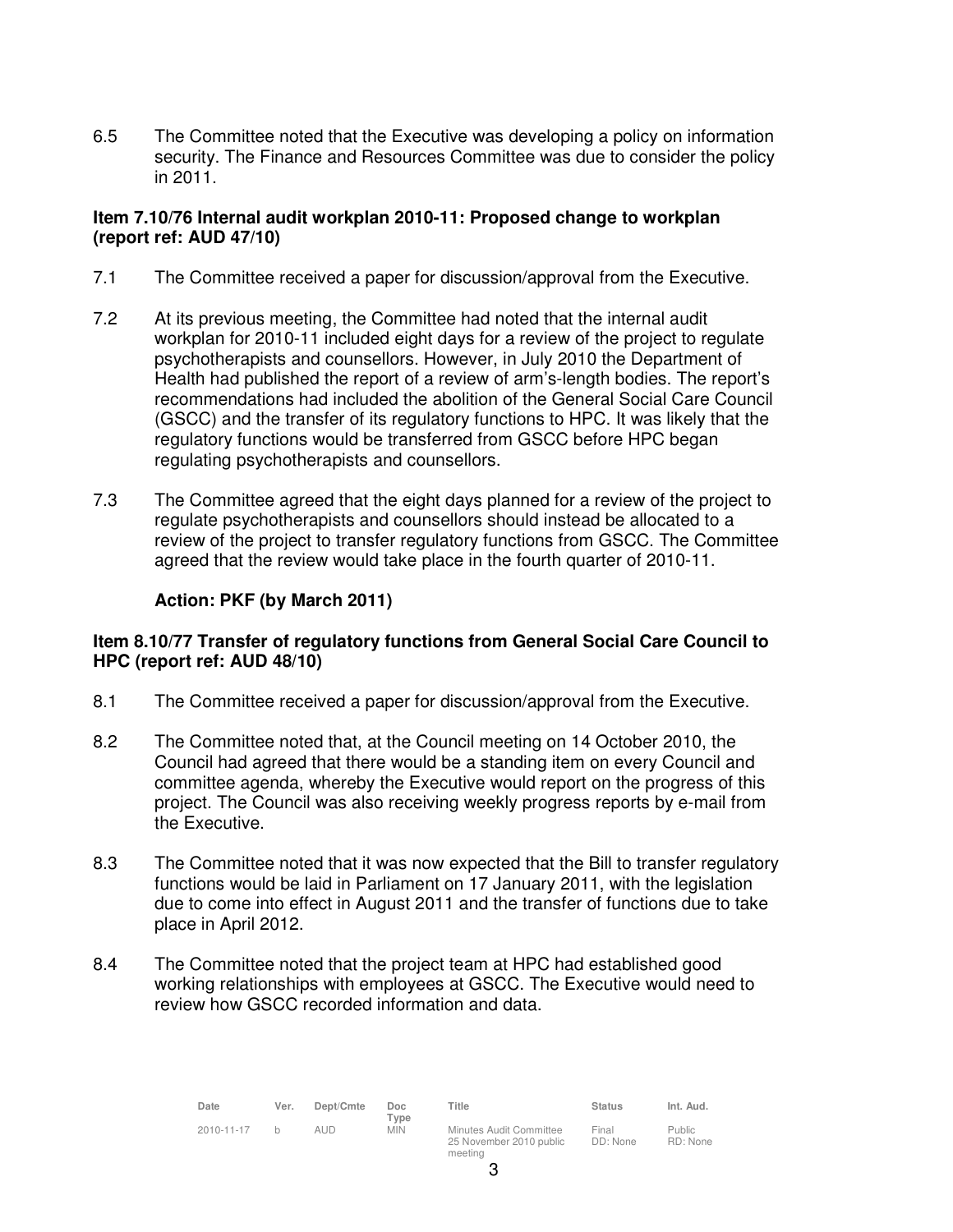# **Item 9.10/78 Risk appetite (report ref: AUD 49/10)**

- 9.1 The Committee received a paper for discussion/approval from the Executive.
- 9.2 The Committee noted that, at its previous meeting, it had discussed a statement of risk appetite prepared by the Nursing and Midwifery Council. The Committee had considered the statement as a possible model to be used by HPC in developing its own statement. The paper contained a draft statement of risk appetite, to the effect that HPC was risk averse in all areas of its work.
- 9.3 The Committee agreed the statement of risk appetite as set out in the paper.

# **Action: RD (by 9 December 2010)**

#### **Item 10.10/79 Audit Committee terms of reference (report ref: AUD 50/10)**

- 10.1 The Committee received a paper for discussion/approval from the Executive.
- 10.2 The Committee noted that, at its previous meeting, it had reviewed its terms of reference and suggested some amendments. The Committee had agreed that the Executive should compare the suggested amendments to the Finance and Resources Committee's terms of reference, to ensure that there was no overlap. The Committee had also agreed that the suggested amendments should be compared to the model terms of reference for audit committees, which had been published by HM Treasury in 2007.
- 10.3 The Committee noted that it had previously discussed whether its terms of reference should include value for money. The Committee noted that the Finance and Resources Committee considered value for money when it reviewed the annual budget and performance against budget. The Executive also reviewed contracts and changed suppliers if necessary, in order to achieve value for money.
- 10.4 The Committee agreed to recommend to the Council that its terms of reference should be amended as follows:
	- (1) amend point 3 to read 'review the external auditors' management letters and any other *relevant* reports and to report on these to Council as appropriate.';
	- (2) add a new point (as point 8) to read 'to consider the Council's (a) accounting policies and (b) anti-fraud policies and the whistle-blowing processes and make recommendations to the Council and the Registrar (as Accounting Officer) as appropriate.'

# **Action: CB (by 9 December 2010)**

| Date       | Ver. | Dept/Cmte | Doc<br>Type | Title                                                         | <b>Status</b>     | Int. Aud.                 |
|------------|------|-----------|-------------|---------------------------------------------------------------|-------------------|---------------------------|
| 2010-11-17 | h.   | AUD.      | <b>MIN</b>  | Minutes Audit Committee<br>25 November 2010 public<br>meeting | Final<br>DD: None | <b>Public</b><br>RD: None |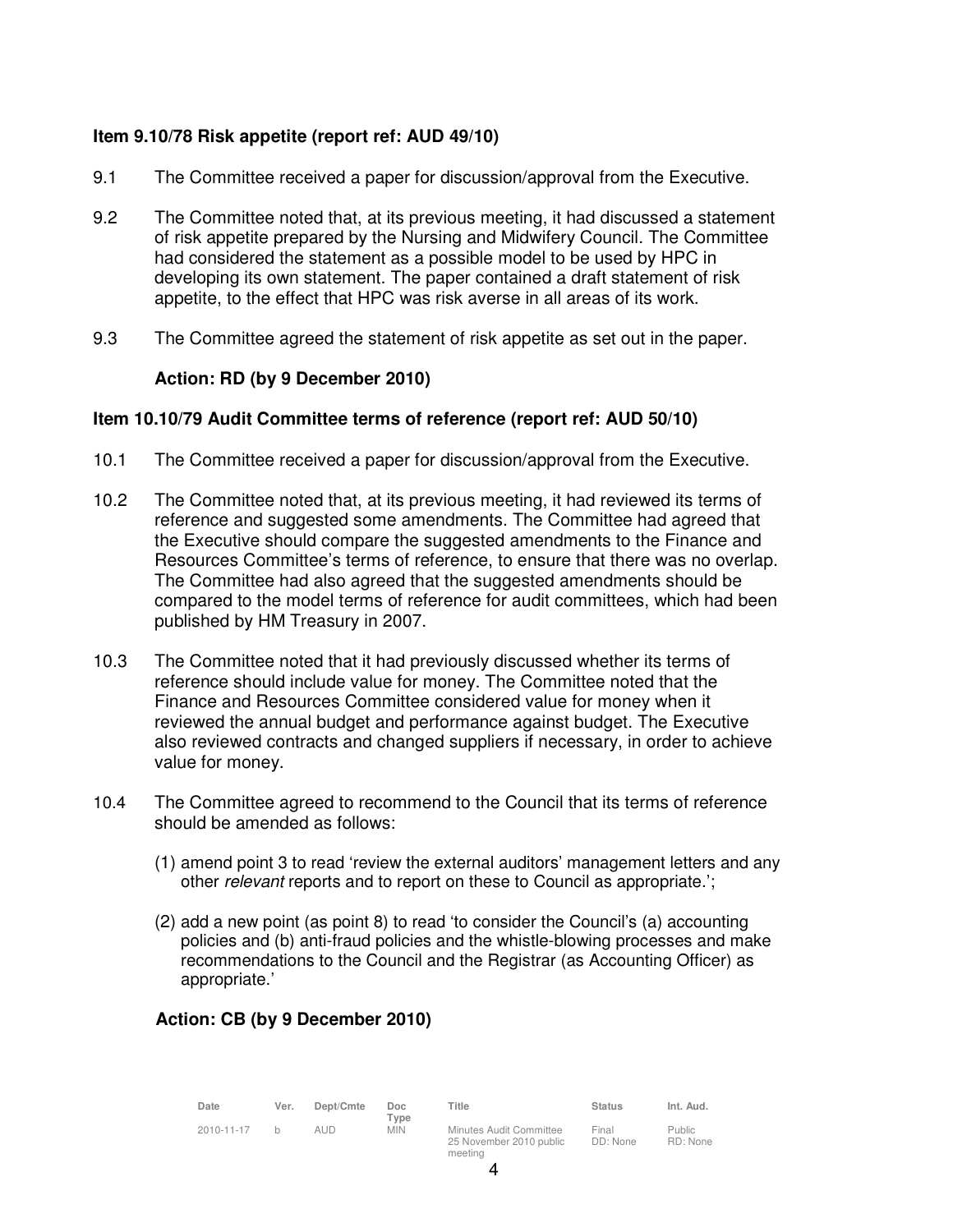#### **Item 11.10/80 Any other business**

- 11.1 The Committee received a tabled paper to note from the Executive, on the letter of understanding issued by the National Audit Office.
- 11.2 The Committee noted that the previous letter of understanding had been agreed in 2006, at a time when the National Audit Office was the second-tier external auditor. The Committee noted that the National Audit Office had prepared a new letter of understanding with HPC, to set out the scope of its work as sole external auditor and HPC's responsibilities as a client.
- 11.3 The Committee noted the letter.

# **Item 12.10/81 Date and time of next meeting**

- 12.1 The next meeting of the Committee would be held at 10.30 am on Wednesday 16 March 2011.
- 12.2 Subsequent meetings would be held at 10.30 am on:

Thursday 23 June 2011 Thursday 29 September 2011

#### **Resolution**

The Committee agreed to adopt the following resolution:

'The Committee hereby resolves that the remainder of the meeting shall be held in private, because the matters being discussed relate to one or more of the following;

(1) information relating to a registrant, former registrant or applicant for registration;

(2) information relating to an employee or officer holder, former employee or applicant for any post or office;

(3) the terms of, or expenditure under, a tender or contract for the purchase or supply of goods or services or the acquisition or disposal of property;

(4) negotiations or consultation concerning labour relations between the Council and its employees;

(5) any issue relating to legal proceedings which are being contemplated or instituted by or against the Committee or the Council;

(6) action being taken to prevent or detect crime or to prosecute offenders;

(7) the source of information given to the Committee in confidence; or

(8) any other matter which, in the opinion of the Chair, is confidential or the public disclosure of which would prejudice the effective discharge of the Committee's or Council's functions.'

| Date       | Ver. | Dept/Cmte | Doc.<br>Type | Title                                              | <b>Status</b>     | Int. Aud.                 |
|------------|------|-----------|--------------|----------------------------------------------------|-------------------|---------------------------|
| 2010-11-17 |      | aud       | <b>MIN</b>   | Minutes Audit Committee<br>25 November 2010 public | Final<br>DD: None | <b>Public</b><br>RD: None |